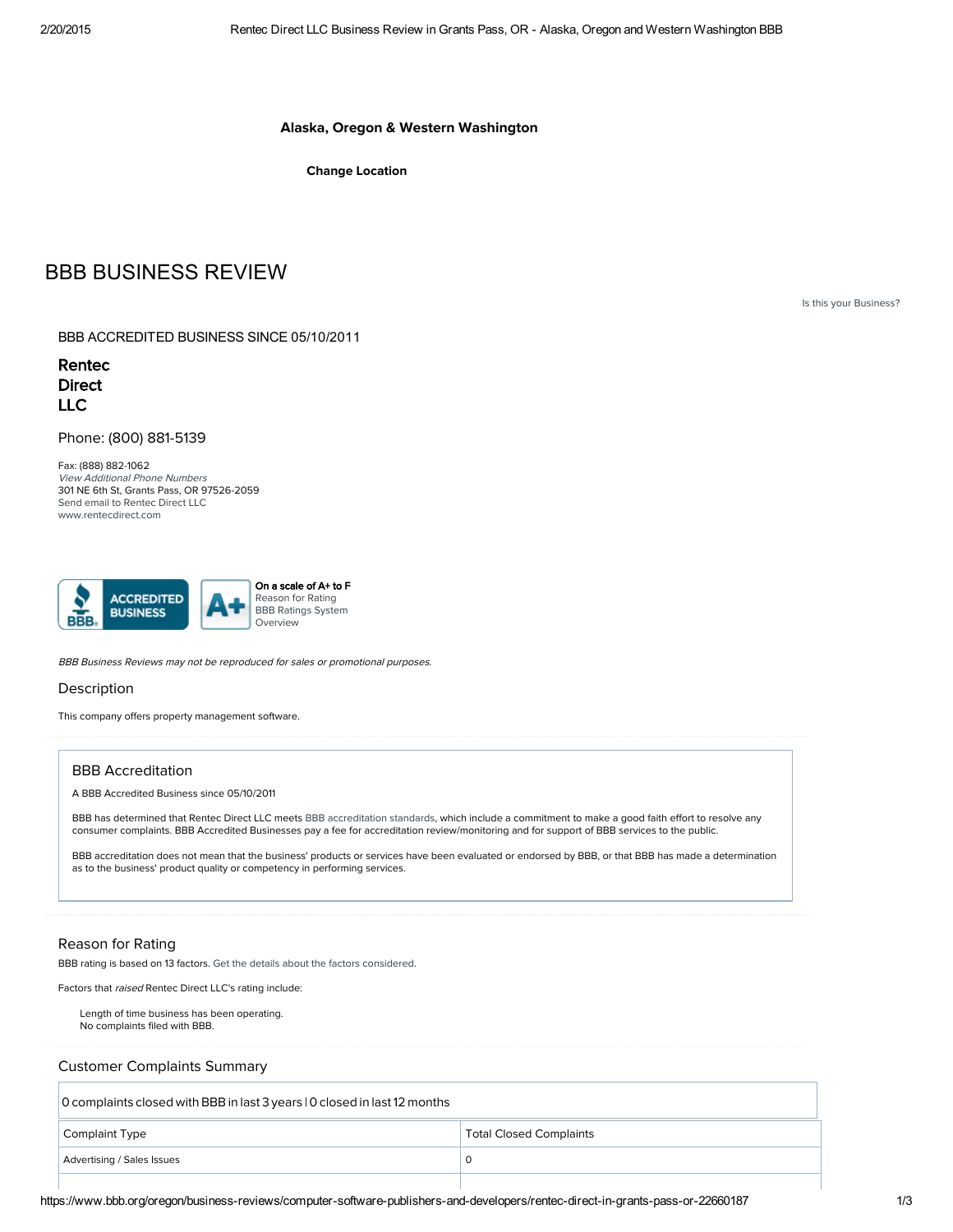#### 2/20/2015 Rentec Direct LLC Business Review in Grants Pass, OR Alaska, Oregon and Western Washington BBB

| <b>Total Closed Complaints</b>  | Ő |
|---------------------------------|---|
| Guarantee / Warranty Issues     | O |
| Delivery Issues                 | O |
| Problems with Product / Service | 0 |
| Billing / Collection Issues     | O |

#### Customer Reviews Summary

Read [customer](http://www.bbb.org/oregon/business-reviews/computer-software-publishers-and-developers/rentec-direct-in-grants-pass-or-22660187/customer-reviews?cacheit=y) reviews

| O Customer Reviews Customer Reviews on Rentec Direct LLC |                               |
|----------------------------------------------------------|-------------------------------|
| <b>Customer Experience</b>                               | <b>Total Customer Reviews</b> |
| Positive Experience                                      |                               |
| Neutral Experience                                       |                               |
| Negative Experience                                      |                               |
| <b>Total Customer Reviews</b>                            | 0 Customer Reviews            |

#### Government Actions

BBB knows of no significant government actions involving Rentec Direct LLC.

<span id="page-1-0"></span>What [government](#page-1-0) actions does BBB report on?

#### Advertising Review

BBB has nothing to report concerning Rentec Direct LLC's advertising at this time.

<span id="page-1-1"></span>What is BBB [Advertising](#page-1-1) Review?

#### Additional Information

BBB file opened: 05/10/2011 Business started: 02/01/2009

### Type of Entity

Limited Liability Company

#### Contact Information Principal: Mr Nathan Miller (Member)

# Business Category

Computer Software Publishers & Developers, Property Management

#### Hours of Operation

Monday - Friday 8am - 6pm



BBB Business Reviews are provided solely to assist you in exercising your own best judgment. Information in this BBB Business Review is believed reliable but not guaranteed as to accuracy.

BBB Business Reviews generally cover <sup>a</sup> three-year reporting period. BBB Business Reviews are subject to change at any time.

#### BBB [Directory](http://www.bbb.org/council/list-all-bbb-locations/)

[Give.org](http://www.give.org/)

Council of Better [Business](http://www.bbb.org/council) Bureaus

## [Contact](https://www.bbb.org/oregon/get-to-know-us/contact/)

[Terms](https://www.bbb.org/oregon/get-to-know-us/terms-of-use/) of Use

[Trademarks](https://www.bbb.org/oregon/get-to-know-us/trademarks/)

[Privacy](https://www.bbb.org/oregon/get-to-know-us/privacy-policy/) Policy

Fight [Phishing](https://www.bbb.org/oregon/get-consumer-help/fight-phishing/)